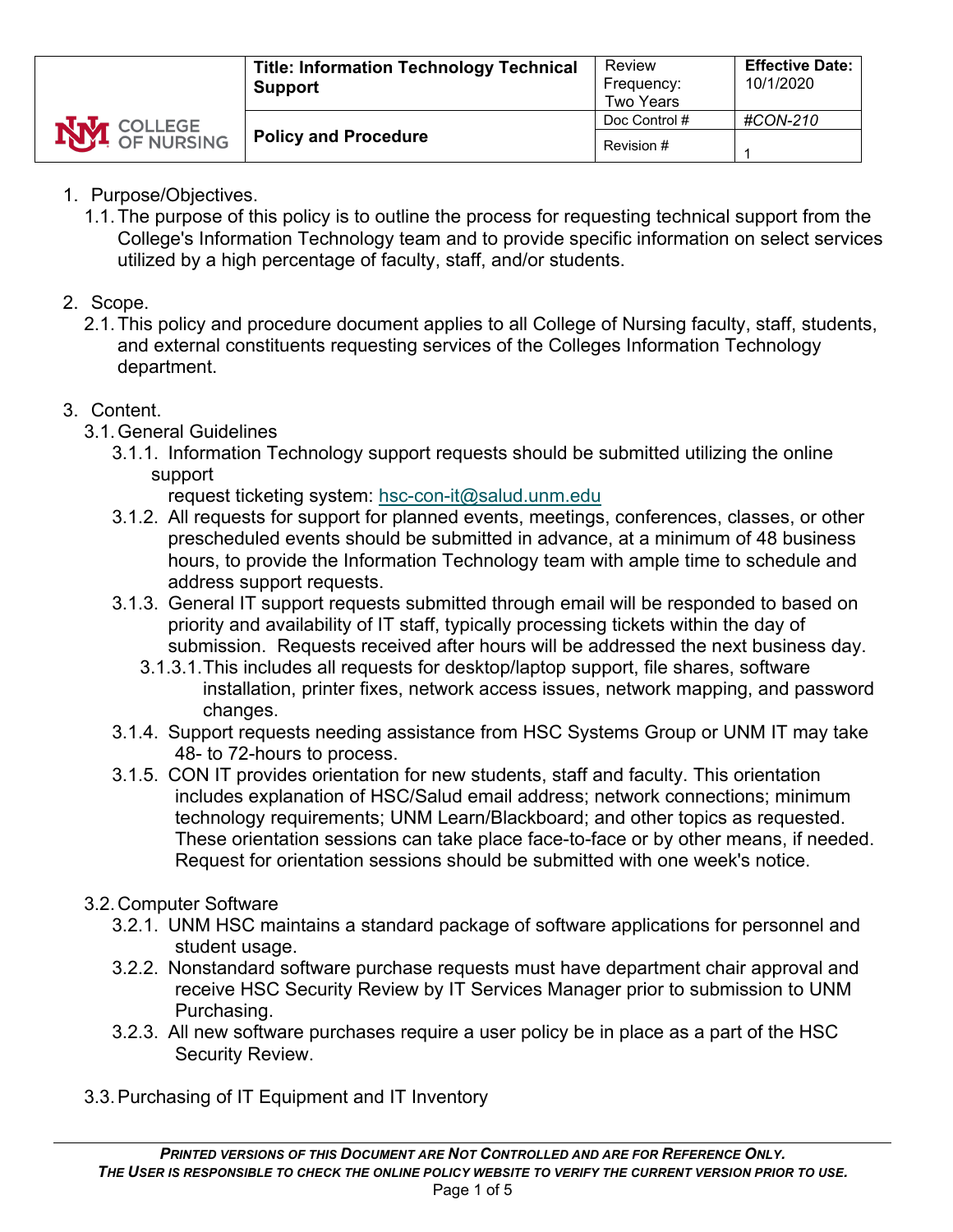- 3.3.1. All CON IT equipment purchases must be vetted by the IT Manager. Purchases made without IT approval will receive limited support.
- 3.3.2. All computer assets must be tagged and an inventory checkout form signed by the user of the asset and the IT Services Manager must be completed and on file before the asset can leave the college.
- 3.4.Web Conferencing

When requesting assistance with creating or supporting a Zoom or other video conferencing session, faculty and staff must comply with the following:

- 3.4.1. The requestor must provide at least 48-business-hours' notice prior to the start of the event/session.
- 3.4.2. Zoom and Pro Accounts are available to all faculty and staff
	- 3.4.2.1. Users are encouraged to watch instructional videos to learn how to manage and run web conference meetings.
	- 3.4.2.2. Individually assigned Zoom licenses may be reassigned at the end of each semester/term based on usage reports and need.
- 3.5.UNM Learn/Blackboard Learning Management Systems
	- 3.5.1. Requests for initiating the creation of new online course content (especially content that includes video lectures and/or extensive HTML content) requires a minimum onemonth advanced notice. The creation of new course content requires meeting with CON Instructional Design team (face-to-face, via Zoom or phone).
	- 3.5.2. Requests for transferring and/or updating online course content requires a minimum 5 business-days' notice.
	- 3.5.3. Requests for building, transferring, and/or editing online quiz or exam content requires a minimum 5-business-days' notice.
	- 3.5.4. Requests for time-sensitive edits or other support in an online course can expect a response from the CON Instructional Design team within 24 to 48 hours.
- 3.6.Network Drive Management and Access
	- 3.6.1. All College of Nursing personnel will be provided permissions-based access to the College's shared network drive as it relates to his/her position and business needs.
	- 3.6.2. The necessary level of access to given information should be requested by the individual's supervisor.
	- 3.6.3. The IT Services Manager manages creation of folders and subfolders within the College's

shared network drives.

- 3.6.4. The IT Services Manager shall determine shared network access for non-College of Nursing or non-HSC personnel. Neither the HSC nor the UNM IT support collegebased solutions for non-HSC personnel.
	- 3.6.4.1. The best solutions are third party storage like BOX or providing non-HSC personnel a title without pay.
- 3.7. Data Security
	- 3.7.1. IRB approval and coordination of CTSC approval for RedCap data analysis tools for College of Nursing students and faculty must receive academic chair approval and written approval from the Information Technology Services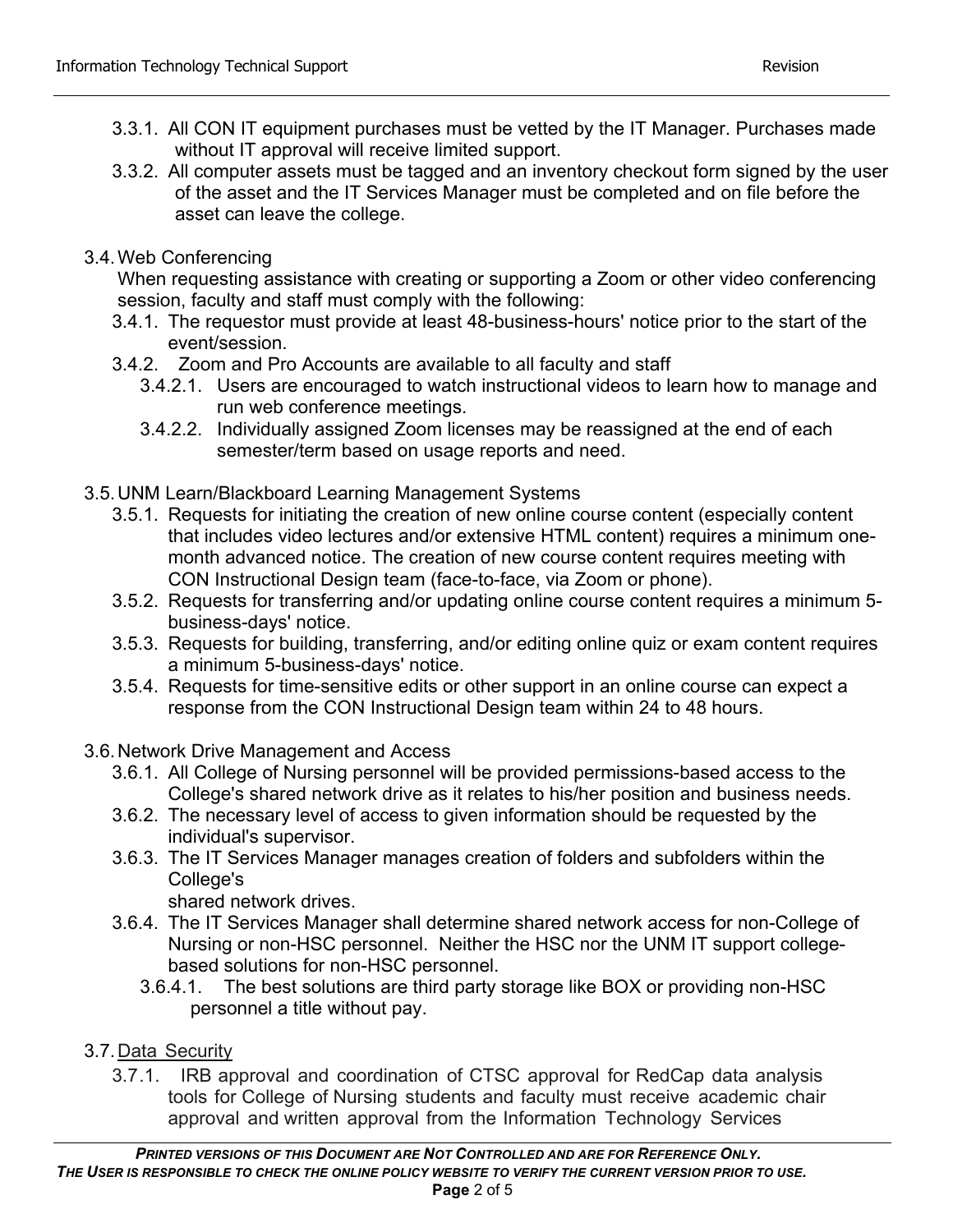Manager.

- 3.7.2. The IT Services Manager will coordinate approval documentation with HSC Security Office and necessary third parties to ensure proper submission of IRB paperwork.
- 3.7.3. College of Nursing personnel and students must provide adequate time for chair, IT, and HSC Security Office review and approvals before submitting to the IRB Office. Requests must be submitted at least ten business days in advance.
- 3.8.Mobile Services
	- 3.8.1. Requests for initiating or disabling mobile devices managed by the college or through sponsored research/projects must be submitted to the Information Technology Services Manager via email.
	- 3.8.2. Personnel in CON's Organizational Services coordinates with University Telecommunications to activate or disable devices as appropriate.
- 3.9.College of Nursing Website
	- 3.9.1. All text revisions for website content must be submitted through the College 's dedicated Smart Sheet request portal and are routed through the College's Marketing Manager for review, edits, and approval prior to being posted to the website.
- 3.10. Conferences and Special Events
	- 3.10.1. If support from the Information Technology department is required for the event, the event sponsor must submit a formal request no less than one month prior to the event. Information Technology support may include but is not limited to creating Zoom sessions for participants, developing electronic registration forms, uploading information to the College's website, email support, equipment (i.e. computer/laptop(s), projector, monitors, phone, etc.).
	- 3.10.2. For events requiring Information Technology technical support leading up to, during, or after the event the event sponsor must request permission of the Information Technology Manager in addition to following all other requirements of this policy.
	- 3.10.3. The event sponsor is responsible for all Information Technology equipment that is requested for the event. Should any equipment be damaged while in the possession of the event sponsor, the event budget must allocate funds to replace or repair damaged equipment.
	- 3.10.4. Requests for event support that are within the normal scope of duties for Information Technology staff will be reviewed and assigned by the IT Manager. Any requests for staff assistance outside of his/her normally assigned duties must follow all other guidelines within this policy.
	- 3.10.5. If requesting the assistance of College of Nursing IT staff for photography or videography of either on- or off-campus, requests must be made in writing to the IT Services Manager at least one week in advance of the event being photographed or videoed.
- 4. Responsibilities.

| <b>RESPONSIBILITIES</b>     |                                                                                     |  |  |
|-----------------------------|-------------------------------------------------------------------------------------|--|--|
| <b>Position/Title/Group</b> | Requirements/Expectations/Duties                                                    |  |  |
|                             | Information Technology   Responsible for enforcing this policy and related policies |  |  |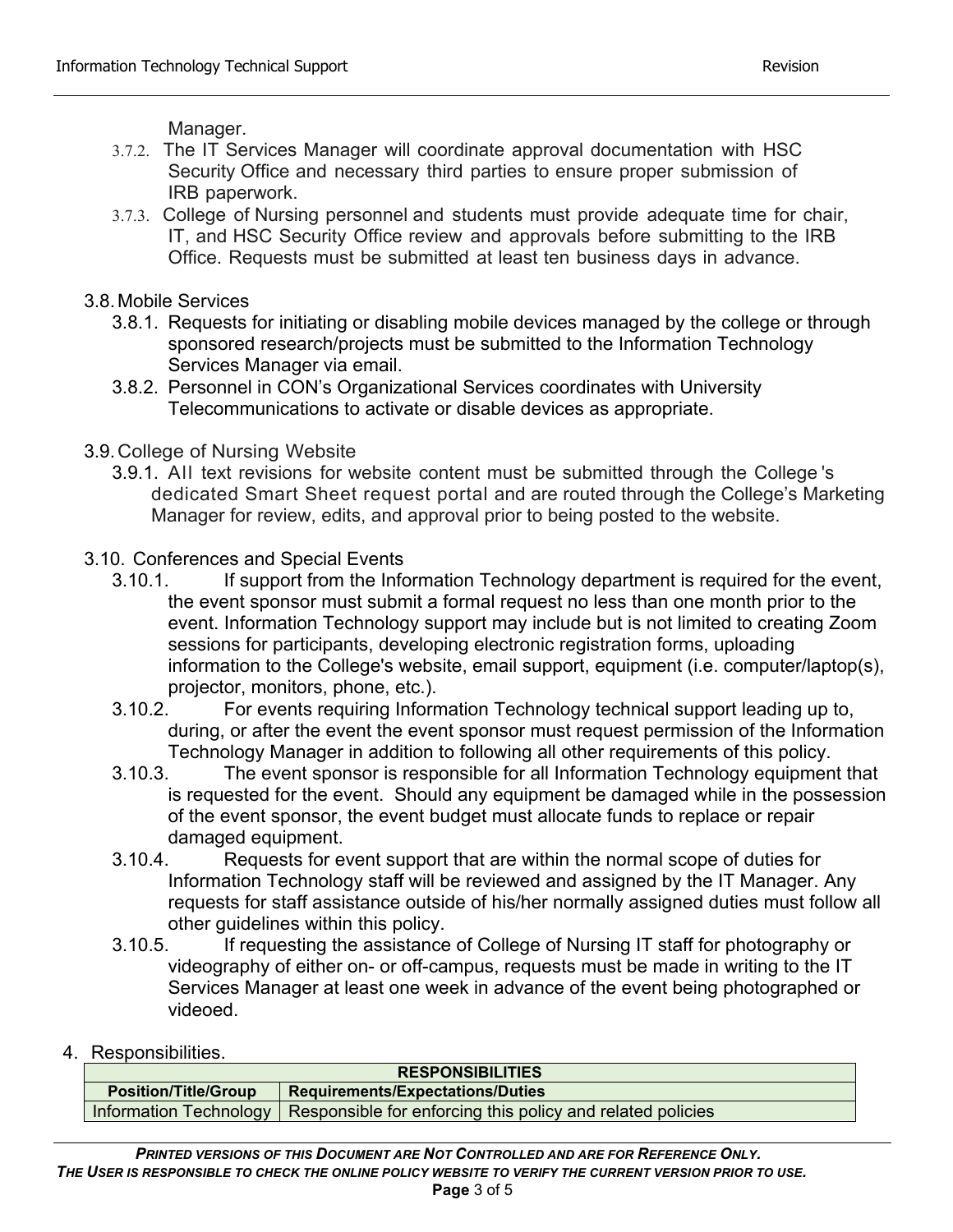| <b>Services Manager</b> |                                                                                                       |
|-------------------------|-------------------------------------------------------------------------------------------------------|
| <b>IT Staff</b>         | Shall adhere to these standards to ensure faculty, staff, and students<br>receive quality IT support. |
|                         |                                                                                                       |

- 5. Records Applicability/Retention
	- 5.1.Support tickets are maintained in an archived database for two years from the date of completion.
	- 5.2."Documentation related to this policy will be maintained in accordance with UNM Administrative Policies and Procedures, UAPPM Policy 6020, and applicable requirements of the New Mexico Public Records Act, N.M.S.A § 14-3-1 et. seq."
- 6. External Reference(s).
	- 6.1. Zoom:<https://zoom.us/>
- 7. Internal Reference(s).
	- 7.1. UNM Learn: https://learn.unm.edu
	- 7.2. UNM Administrative Policies and Procedures- [Policy](https://policy.unm.edu/university-policies/2000/2500.html) 2500: Acceptable Computer Use
	- 7.3. UNM Administrative Policies and Procedures- Policy [2520:](https://policy.unm.edu/university-policies/2000/2520.html) Computer Security Controls and Access to Sensitive and Protected Information
	- 7.4. UNM Administrative Policies and Procedures- Policy [2550:](https://policy.unm.edu/university-policies/2000/2550.html) Information Security
	- 7.5. UNM Administrative Policies and Procedures- Policy [2580:](https://policy.unm.edu/university-policies/2000/2580.html) Data Governance
	- 7.6. UNM HSC IT Security Policies, Standards, Guidelines and Procedures HSC 200- HSC 300: <http://hscsecurity.unm.edu/policy.html>
	- 7.7. College of Nursing Policy 220: Conferences and Special Events Policy and Procedure
	- 7.8. College of Nursing Policy 502: Scheduling for College of Nursing Managed Spaces
	- 7.9. College of Nursing Policy 402 Photography and Filming Policy
- 8. Definitions.
	- 8.1.None
- 9. Key Words.

9.1.Technology, network, Zoom, software, hardware, security, IRB, instructional design, website, purchasing, download.

10.Attachments.

10.1. None

11.Approval Authority.

| <b>APPROVAL and Information</b>                                                 |                                                                                                                                                                                                                                                                                                                                                               |      |                              |  |  |
|---------------------------------------------------------------------------------|---------------------------------------------------------------------------------------------------------------------------------------------------------------------------------------------------------------------------------------------------------------------------------------------------------------------------------------------------------------|------|------------------------------|--|--|
| <b>Item</b>                                                                     | <b>Contact Information</b>                                                                                                                                                                                                                                                                                                                                    | Date | Approved/<br><b>Reviewed</b> |  |  |
| <b>Document Owner</b>                                                           | <b>IT Services Manager</b>                                                                                                                                                                                                                                                                                                                                    |      |                              |  |  |
| Contributor(s)<br>Consultant(s)<br>Committee(s)<br>{Specify as needed<br>below} | Individual(s) Committee Name(s). A contributor may be an individual or committee utilized in the<br>process of creating, revising or recommending the document. If approval is granted, complete<br>the date box and write Approved, if the document was simply reviewed, indicate Reviewed. If<br>an Approver Delegate is not used, indicate Not Applicable. |      |                              |  |  |